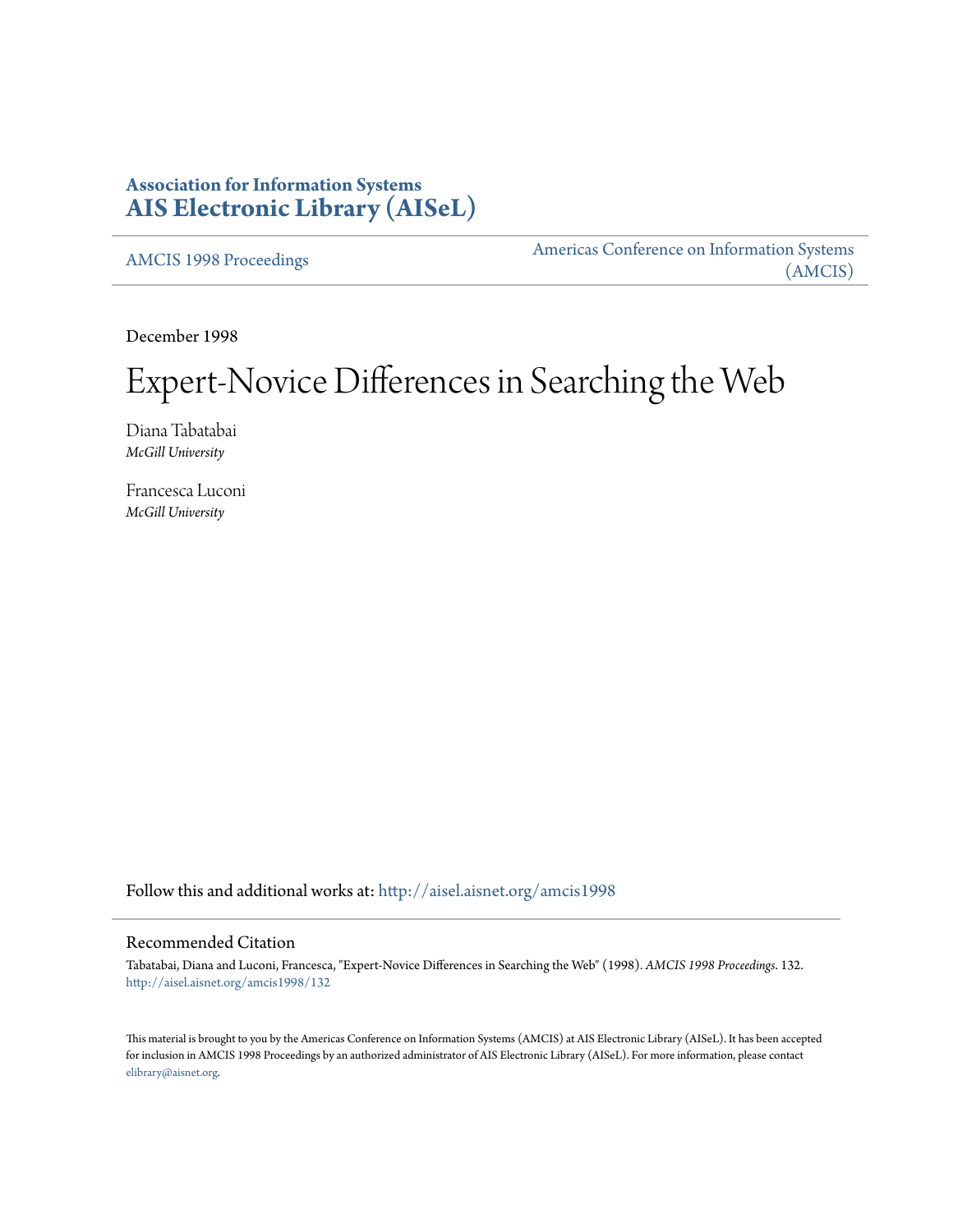# **Expert-Novice Differences in Searching the Web**

## **Diana Tabatabai Francesca Luconi** Department of Educational and Counselling Psychology McGill University

#### **Abstract**

*Three web-user experts and three novices were observed in a problem-solving context. Their task was to search and evaluate information on the World Wide Web in order to write a research paper about an unfamiliar topic. A cognitive task analysis and verbal protocols were used. Results indicate differences in the ways experts approach and solve problem. These differences were in terms of (a) knowledge base; (b) problem space; (c) strategies; and (d) affect. Novice-expert differences have instructional implications for teachers, Information Technologists and Web site designers.*

#### **The Problem**

The purpose of this exploratory study was to compare three experts and three novices in a web-based problem-solving context. This study differs from other studies on problem solving because the task is open-ended and it also includes problemfinding (Getzels & Csikszentmihalyi, 1975). Our interest in the Web stems from the fact that it has the potential to be a powerful educational tool in that it has unlimited resources and ideas of multiple representations (Owston, 1997; Windschitl, 1998). However, searching for information on the Web can be problematic due to the vastness of its database. Immediate access to a large quantity of information that has not been systematically evaluated by publishers or other authorities might present more complex problems than conducting a search in a traditional library (Fung, 1997). Therefore, the users must apply their critical thinking skills and metacognitive and navigational strategies in order to both successfully evaluate the reliability and validity of the sources (Jones, 1997), and to avoid getting lost in cyberspace. How do experts and novices deal with these complexities in searching the Web? Lessons learned from Web experts have significant instructional implications for educators and designers.

**Expertise:** Expert-novice differences have been studied to determine the initial state of the learner (novice), and what is required to become an expert. From this research we know that the course of knowledge acquisition proceeds from a declarative to a procedural, condition-action form (Glaser & Bassock, 1989). This difference is between knowing "what " and knowing "how". Novices may acquire the same amount of information as experts without knowing the "condition" of its application. Experts, on the other hand, seem to acquire knowledge in relation to its function and applicability (Chi and Glaser, 1985). Novices tend to categorize problems by surface features whereas experts look for patterns and analytic strategies (Chi, Feltovich and Glaser, 1981). Experts have more in-depth prior knowledge and, through chunking, can switch faster from one strategy to another when faced with difficulty on a problem (Presley and McCormick, 1995). Ericsson, Krampe, & Tech-Romer (1993) believe that it takes 10,000 hours or 10 years in the field to become an expert; but due to the relative novelty of the Web, in this study, we define expertise in terms of hours of Web access and not necessarily years of familiarity with the Web.

#### **Methodology**

Our sample consisted of three novices and three experts, all graduate students at the Faculty of Education, McGill University except novice 3 who was a high school student. Experts were Web-based course designers and teachers. Novices, except for 3, shared a common health education and research assistanship background. The criteria that differentiated them was the amount of time spent on the Web. Our novices' time spent on the Web was on average less than 3 hours a week whereas for experts it averaged 15 hours a week. The task was to search information on the Web about an unfamiliar topic (inquiry-based instruction or IBI) for the purpose of writing a research paper. Performance measures were the differences between how experts and novices search the web to solve the problem at hand (see Table 1). Due to the ill-defined nature of the problem, cognitive task analysis and verbal protocols were used to gather information (Shute, 1997; Ericsson & Simon, 1993). The task lasted approximately 1.5 hours. One researcher asked the informants about their rationale for decision making while searching the Web, the other researcher videotaped the sessions. This division of task was kept constant with all participants. To save time, they were given a socio-demographic and training questionnaire to be filled out before the task. After the task was completed, they were asked about different topics related to Web searching. Their responses were triangulated with the results of the questionnaire and the cognitive task analysis in order to verify whether participants' actions during the search coincided with the strategies they told us during the post-task interview. Two coding schemes were created. One was used to analyze data gathered through the PARI methodology (Lesgold, Lajoie, Logan, & Eggan, 1990) that resulted in categories of Table 1. The other was used to graphically represent the participants' problem spaces.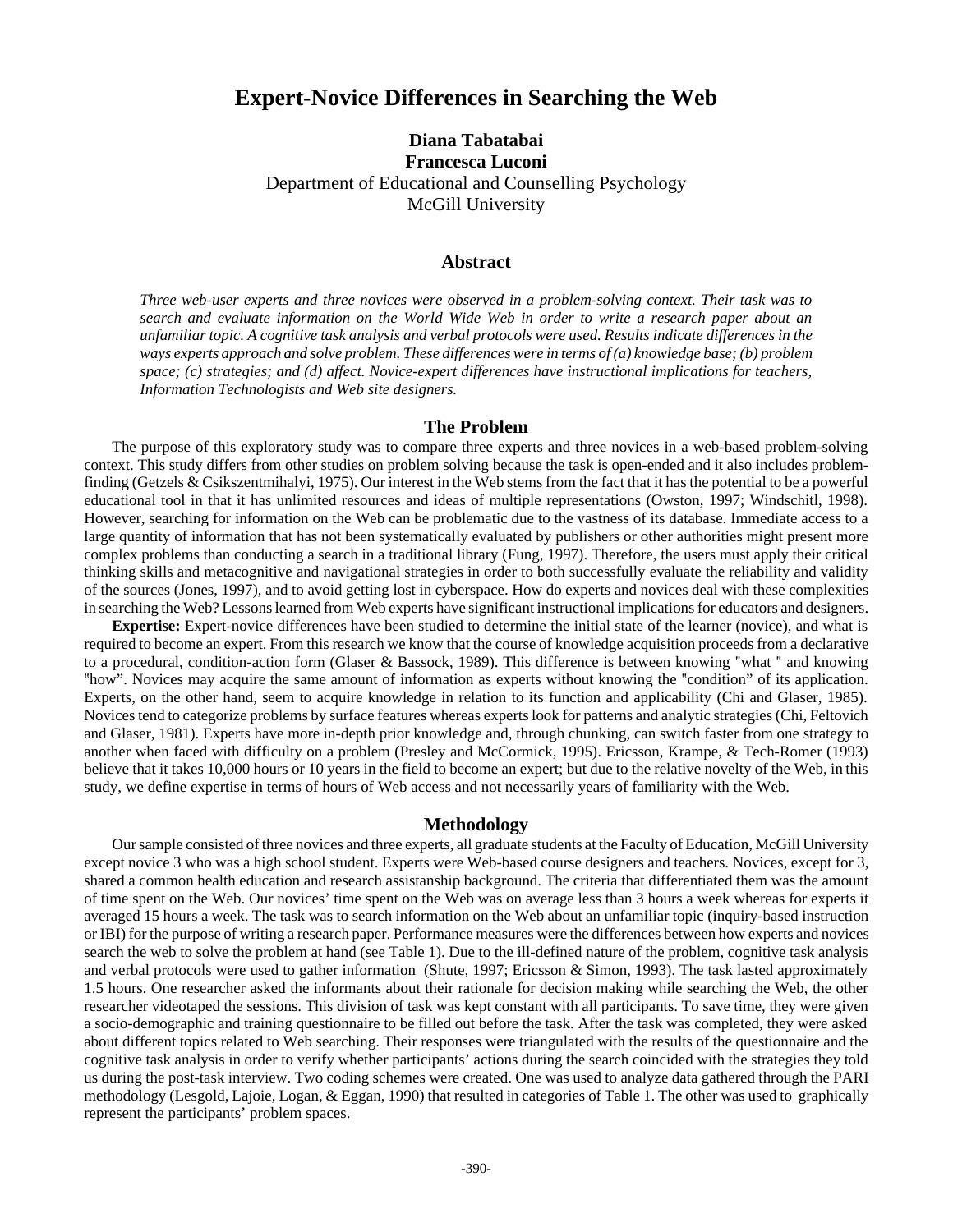## **Results and Discussion**

Differences between the experts and the novices were analyzed in terms of: (a) knowledge base; (b) problem space; (c) strategies; and (d) affect.

(a) In this study, the knowledge base included prior knowledge of IBI, the Web itself, and the method of source evaluation. None of the participants were familiar with the IBI topic, but the experts knew more about the Web and source evaluation than did the novices. This is reflected in experts using, on average, more key words and combinations (see Table 1.) Another difference was the order in which the Web search and traditional sources such as CD-ROM and Peruse would be used. For example, expert A used the Web to do a coarse grain analysis of what IBI was and to get a feeling of the type of people, organizations, and institutions involved, and would only then go to the CD-ROM for a more specific, fine-grained analysis. Novices reversed this order. In evaluating the sources, the criteria that experts used were authorship, accuracy of content, and currency. Novices 1 and 2 knew about these criteria, probably due to their experience as graduate students, but they did not apply it as systematically as did experts. Novice 3 evaluated the sources based mainly on surface features such as title, organization and content, whereas experts started selecting sources by reading the URL and discriminated sources guided by their prior knowledge about the Web and its jargon, e.g., acronyms such as org. (organization) or com. (company). Based on experts prior knowledge, they could make a better selection of sources as it is reflected in their higher number of relevant sites (see Table 1).

(b) Problem Space is a mental representation of the sequence of actions and decisions that can transform the initial state into a final state or solution (Newel & Simon, 1972; Chen, 1995). We have graphically represented each participant's problem space and created a coding scheme accordingly. Experts had a different problem space than novices. They started the search with a plan whereas novices did not articulate a plan and most of their strategies were trial-and-error. This lack of planning is reflected in the noviceslarger number of return moves compared to experts. The following differences were observed in their problem space: 1) novices had more backward moves; 2) expert used more search engines and sometimes accessed them directly by typing their URL; 3) novices missed high quality sources and were generally not as satisfied as the experts with the search results (Table 1).

(c) Experts and novices differed in the use of navigation and metacognitive strategies (self-regulation and planning). Experts had a more in-depth understanding of navigating strategies. This is reflected in: a) the fewer number of return moves; b) the higher number of search engine; c) the direct access to search engines; and d) the quality of sources found (see Table 1). From a metacognitive point of view, experts reflected on different aspects of the task such as their plan accomplishment and which actions to take next. They started the search with a plan, i.e., starting with a broad search in order to find a description of IBI. They also differed from novices in the ability for setting goals during the search without putting a time limit to their task. Our novices' reflection was mostly self-criticism for lacking the necessary tools to accomplish the task. They did not have a plan and most of their strategies were trial-and-error. Novices 1 and 3 never used the *find* feature to search the key word inquiry in the text. Novice 3 did not know the *bookmark* strategy. However, novices were aware of certain basic navigating strategies; for instance, 2 of the novices kept the three search words together to avoid getting millions of unrelated hits.

(d) In terms of the affect, which included attitudes and feelings, it was observed that despite a lack of familiarity with the topic to search, experts' attitudes were more relaxed, confident, and satisfied with their web search results (see Table 1). The unknown territory made the novices nervous, but for the experts it was business as usual. Experts remained in control of the situation and did not feel physical discomfort whereas novices soon ran out of esteem. Novices became tired and lost due to information overload, whereas experts were not influenced by information overload because they would only look at the first 3 pages of the results, then, after evaluating the relevancy of the sites, decide on a further course of actions. The common thread among all of the novices was a certain degree of frustration due to their lack of knowledge about search engines, methods of narrowing down the results of the search, and specific criteria to judge the validity and reliability of the sites.

In addition to noting expert-novice differences on the cognitive and affective dimensions of Web-searching, this study attempts to raise critical issues on the use of the Web and identifying expert-novice differences that might have significant instructional implications for educators and designers. The implications of our findings are: (a) critical thinking skills have to be taught in order to evaluate multiple sources of the Web; (b) encourage using metaphorical knowledge to map the problem mentally or graphically; (c) in order to avoid reducing attention span and information overload, metacognitive strategics including planning and self-regulation should be taught and modelled not only by teachers but also librarians and peers. Navigational strategies should be taught parallel to critical thinking skills; and (d) exposure to the Web should be done gradually to avoid tiredness and frustration. Identifying personal biases on the use of the Web might prevent negative feelings and attitudes during the search. Although these results were obtained from a small sample and should not be overgeneralized, they are promising and appear to be an important area for further research. Future replications of this study should include larger sample size and inter rater's reliability measures.

### *References*

References available upon request from first author (dtabat@po-box.mcgill.ca).